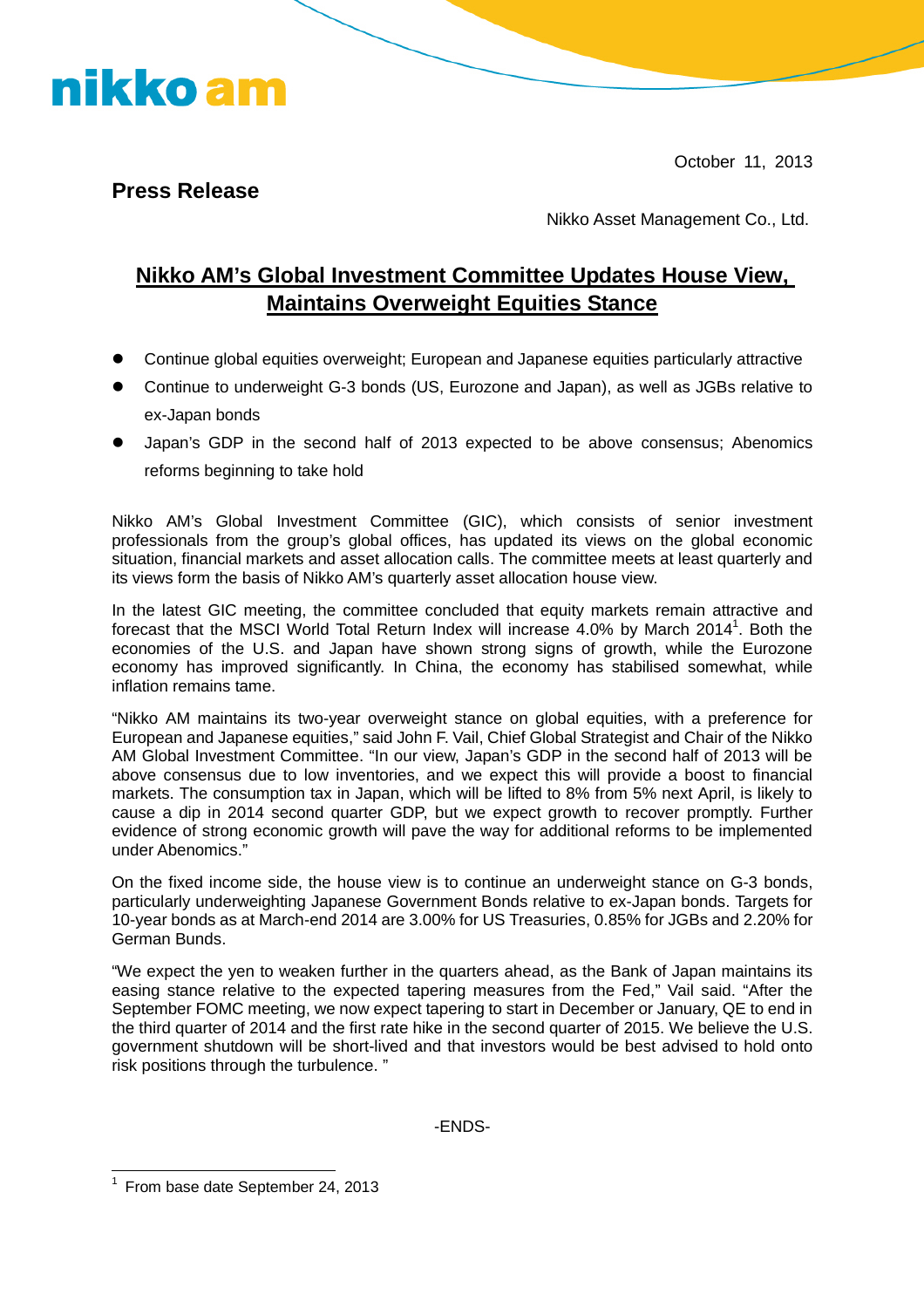# nikko am

This material has been prepared solely for the purposes of Nikko AM to communicate about the market environment, etc. It is not solicitation for a specific fund. Moreover, the information in this material will not effect Nikko AM's fund investment in any way. Mentions of individual stocks in these materials neither promise that the stocks will be incorporated nor constitute a recommendation to buy or sell. The information in these documents have been prepared from what is considered to be reliable information but the accuracy and integrity of the information is not guaranteed by the Company. Figures, charts, and other data in these materials are current as of the date of publication unless stated otherwise. In addition, opinions expressed in these materials are as of the date of publication unless stated otherwise. \* The graphs, figures, etc., contained in these materials contain either past or back-dated data, and make no promise of future investment returns, etc. These documents make no guarantee whatsoever of future changes to the market environment, etc. Opinions expressed in these documents may contain opinions that are not Nikko AM's but the personal opinion of the author, and may be changed without notice.

Forwarding or quoting from these materials without the advance permission of Nikko AM's corporate communications representative is strictly prohibited. Please contact Nikko AM's Corporate Communications at +81-(0)3-6447-6775 if you have any questions.

### About Nikko Asset Management

Established in 1959, the Nikko Asset Management group (Nikko AM) has grown to become the largest regional asset management company headquartered in Asia, with total AUM of US\$156 billion\* and one of the largest distributor networks across the Asia-Pacific region, comprising over 300 banks, brokers, IFAs and life insurance companies.

Nikko AM manages a wide range of Asian equity and Asian fixed income strategies for retail and institutional investors around the world. The company has been recognised by industry peers for outstanding performance, product innovation and market leadership across the Asia-Pacific region, winning a number of prestigious awards, including "Asia-Based Asset Manager of the Year" in 2012 and "Best Japan Onshore Fund Manager" in 2013, 2012 and 2011, both from *AsianInvestor.*

Nikko AM also offers specialist third-party expertise – currently from over 40 fund managers – through the World Series Fund Platform®, operating a "best-in-class" approach across a broad range of asset classes.

Nikko AM's senior management team has significant experience across Asian as well as global markets. The team combines local knowledge with internationally recognised standards of investment practice, transparency and corporate governance to achieve growth across the business. The company adopts a "multi local" approach – giving local management teams a high degree of autonomy to address local market conditions and client servicing needs.

Nikko AM's head office is in Tokyo and the firm has an extensive footprint across the Asia-Pacific region that includes offices in Singapore, Hong Kong, Sydney, Melbourne, Brisbane and Auckland. Offices in New York and London with full service teams provide support to investors in the US, Europe and the Middle East.

Nikko AM's strong Asian presence is cemented with stakes in several joint venture companies. Rongtong Fund Management is one of the largest Sino-foreign joint venture fund management firms in China, while Hwang Investment Management Berhad and Asian Islamic Investment Management Sdn. Bhd. are leading investment management firms in Malaysia. Recent additions Ambit Investment Advisory Private Limited in Mumbai and Ambit Mauritius Investment Management Private Limited provide Indian equity expertise to Nikko AM's global clients.